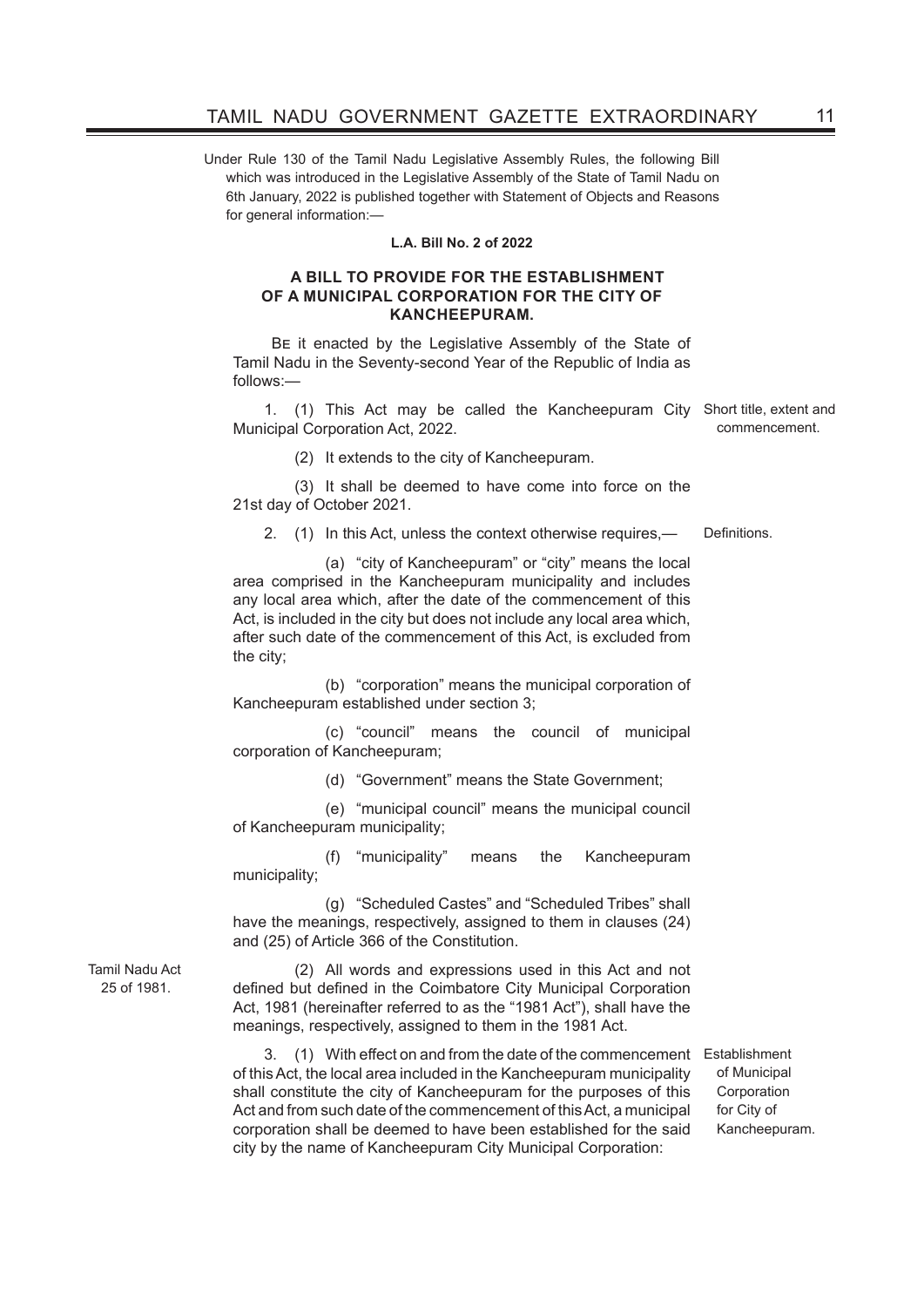Provided that the Government may, from time to time, after consultation with the corporation, by notification, alter the limits of the city constituted under this sub-section so as to include therein or to exclude therefrom the areas specified in the notification:

Provided further that the power to issue a notification under this sub-section shall be subject to previous publication.

(2) The corporation shall, by the said name, be a body corporate, having perpetual succession and a common seal with power to acquire, hold and dispose of property and to enter into contracts and may by its corporate name, sue and be sued.

(3) The Kancheepuram municipality, functioning immediately before the date of the commencement of this Act, shall be deemed to have been abolished from such date of the commencement of this Act.

Municipal authorities. 4. The municipal authorities charged with carrying out the provisions of this Act shall be,—

- (a) a Mayor;
- (b) a council;
- (c) a standing committee;
- (d) a wards committee; and
- (e) a commissioner.

Constitution of council.

 5. (1) Save as otherwise provided in sub-section (2), the council shall consist of such number of councillors elected in the manner laid down in this Act as may be fixed by the Government, by notification, from time to time, so, however, that the total number of councillors of the council shall not exceed seventy two at any time.

(2) The following persons shall also be represented in the council, namely:—

 (a) the members of the House of the People representing constituencies which comprise wholly or partly the area of the corporation and the members of the Council of States registered as electors within the area of the corporation;

 (b) all the members of the Tamil Nadu Legislative Assembly representing constituencies which comprise wholly or partly the area of the corporation.

(3) The persons referred to in sub-section (2) shall be entitled to take part in the proceedings but shall not have the right to vote in the meetings of the council.

(4) Seats shall be reserved for the persons belonging to the Scheduled Castes and the Scheduled Tribes in the council and the number of seats so reserved shall bear, as nearly as may be, the same proportion to the total number of seats to be filled by direct election in the council as the population of the Scheduled Castes in the city or of the Scheduled Tribes in the city bears to the total population of the city.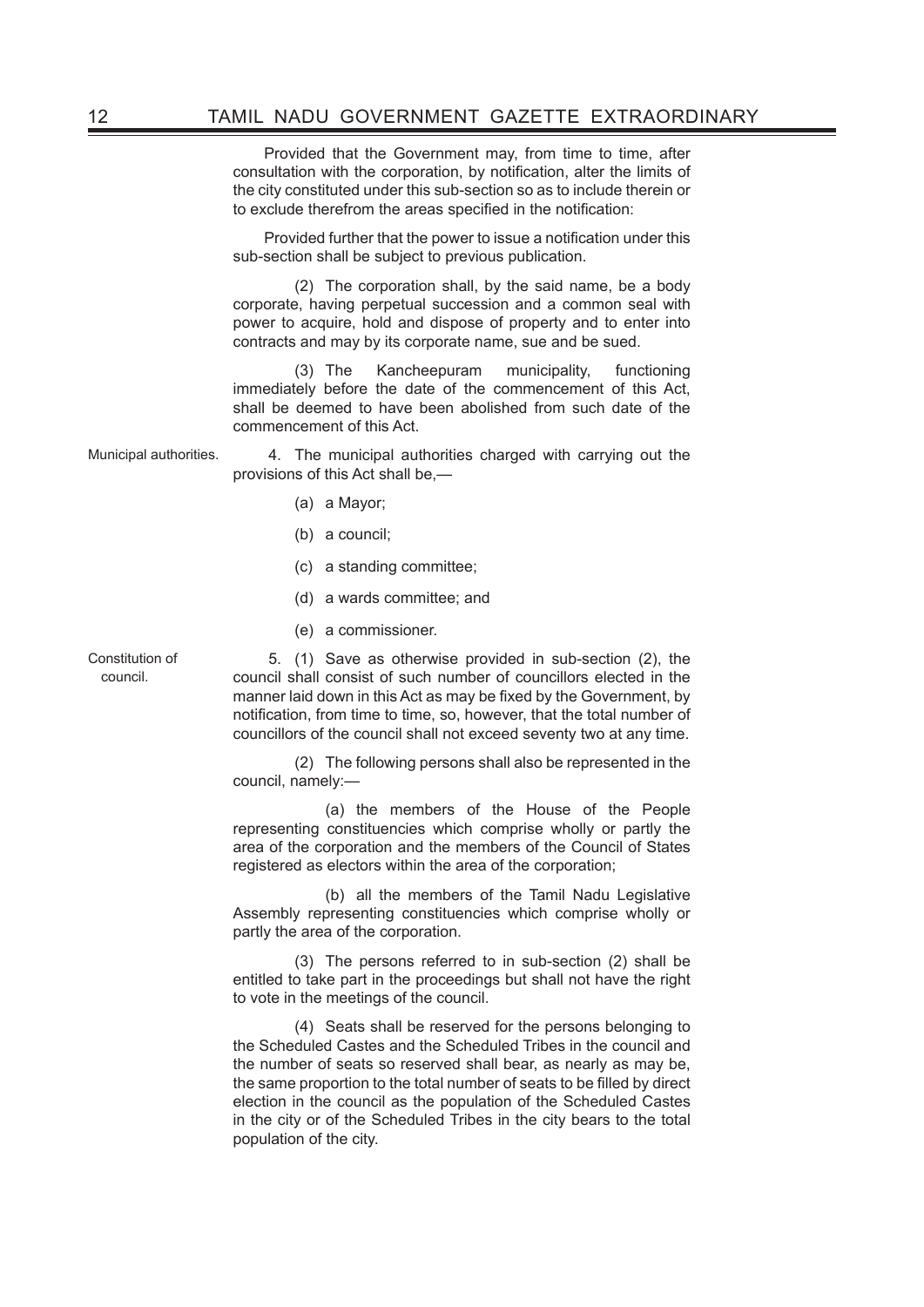(5) Seats shall be reserved for women belonging to the Scheduled Castes and the Scheduled Tribes, from among the seats reserved for the persons belonging to the Scheduled Castes and the Scheduled Tribes, which shall not be less than fifty per cent of the total number of seats reserved for the persons belonging to the Scheduled Castes and the Scheduled Tribes.

(6) Seats shall be reserved for women in the council and the number of seats reserved for women shall not be less than fifty per cent including the number of seats reserved for women belonging to the Scheduled Castes and Scheduled Tribes of the total number of seats in the council.

(7) The reservation of seats under sub-sections (4) and (5) shall cease to have effect on the expiry of the period specified in Article 334 of the Constitution.

 6. (1) The corporation, unless sooner dissolved, shall Duration of continue for five years from the date appointed for its first meeting after each ordinary election and no longer and the said period of five years shall operate as a dissolution of the corporation.

(2) An election to constitute the corporation shall be completed,—

 (a) before the expiry of its duration specified in sub-section (1); or

 (b) before the expiration of a period of six months from the date of its dissolution:

 Provided that where the remainder of the period for which the dissolved corporation would have continued, is less than six months, it shall not be necessary to hold any election, under this sub-section for constituting the corporation for such period.

7. (1) Subject to the provisions of sub-sections (2) and (3), Tamil Nadu District the Tamil Nadu District Municipalities Act, 1920 (hereinafter referred to as the "District Municipalities Act") shall, with effect on and from the date of the commencement of this Act, cease to apply to the local area comprised within the city of Kancheepuram.

 (2) Such cessor shall not affect,—

Tamil Nadu Act V of 1920.

> (a) the previous operation of the District Municipalities Act in respect of the local area comprised within the city of Kancheepuram;

> (b) any penalty, forfeiture or punishment incurred in respect of any offence committed against the District Municipalities Act; or

> (c) any investigation, legal proceedings or remedy in respect of such penalty, forfeiture or punishment, and any such penalty, forfeiture or punishment may be imposed as if this Act had not been passed.

Municipalities Act, 1920 not to apply.

corporation.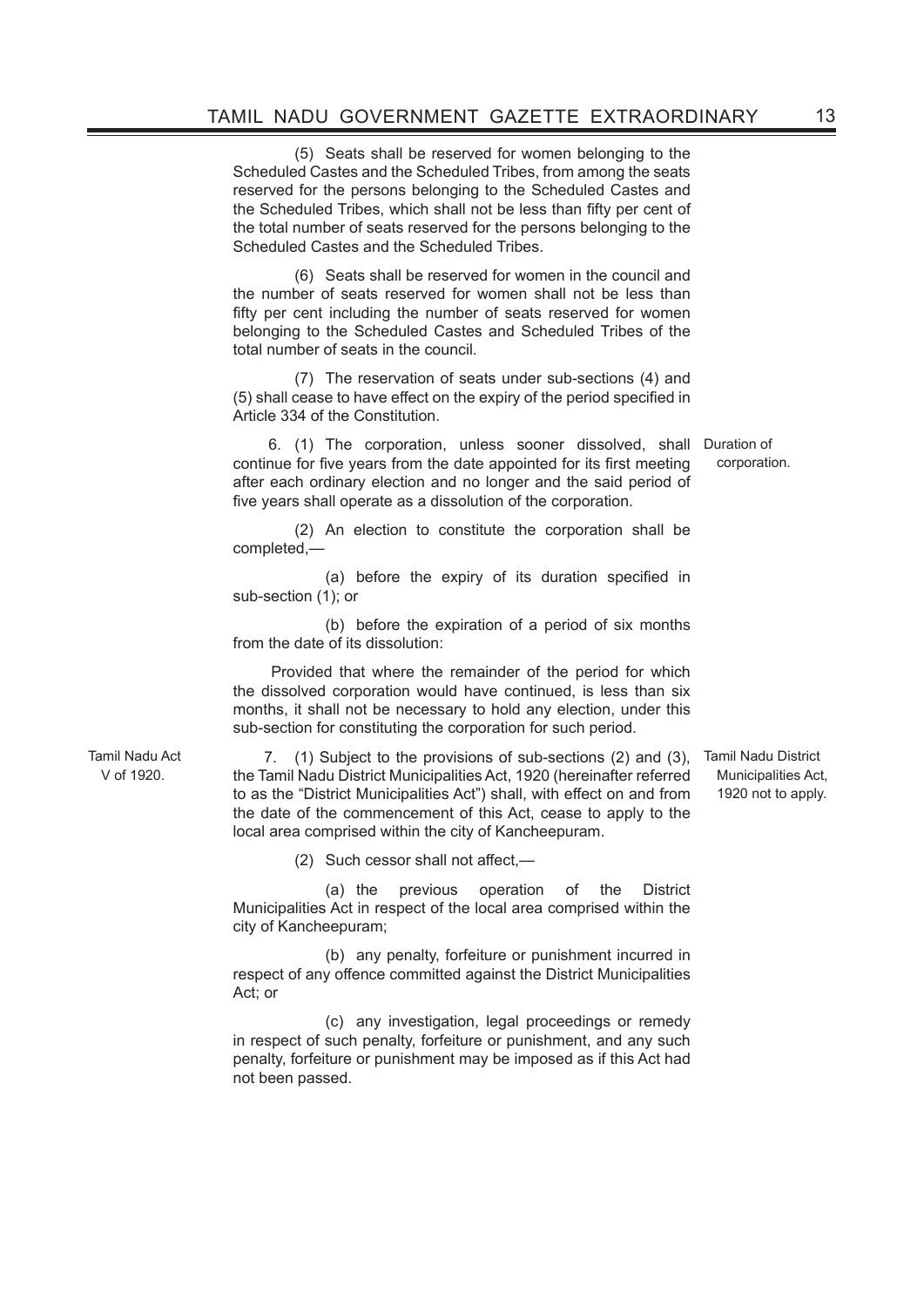(3) Notwithstanding anything contained in sub-section (1), all appointments, notifications, notices, rules, bye-laws, regulations, orders, directions, licences, permissions, schemes, forms and powers, made or issued or conferred under the District Municipalities Act and in force on the date of the commencement of this Act shall, so far as they are not inconsistent with the provisions of this Act, continue to be in force in the local area comprised within the city of Kancheepuram until they are replaced by the appointments, notifications, notices, rules, bye-laws, regulations, orders, directions, licences, permissions, schemes, forms and powers to be made or issued or conferred under this Act.

8. (1) Save as otherwise expressly provided herein, all the provisions of the 1981 Act, including the provisions relating to the levy and collection of any tax or fee are hereby extended to and shall apply, *mutatis mutandis* to the corporation and the 1981 Act shall, in relation to the corporation, be *read* and construed as if the provisions of this Act had formed part of the 1981 Act.

(2) For the purpose of facilitating the application of the provisions of the 1981 Act to the corporation, the Government may, by notification, make such adaptations and modifications of the 1981 Act and the rules and bye-laws made thereunder, whether by way of repealing, amending or suspending any provisions thereof, as may be necessary or expedient and thereupon, the 1981 Act and the rules made thereunder, shall apply to the corporation subject to the adaptations and modifications so made.

 (3) Notwithstanding that no provision or insufficient provision has been made under sub-section (2) for the adaptation of the provisions of the 1981 Act, or the rules and bye-laws made thereunder, any court, tribunal or authority required or empowered to enforce these provisions may, for the purpose of facilitating their application to the corporation, construe these provisions in such manner, without affecting the substance, as may be necessary or proper having regard to the matter before the court, tribunal or authority.

(4) In the 1981 Act as extended and applied to the city of Kancheepuram,—

 (a) any reference to the city of Coimbatore and Coimbatore municipality, shall by reason of this Act, be construed as a reference to the city of Kancheepuram and Kancheepuram municipality, respectively; and

 (b) any reference to the Coimbatore Corporation, Corporation of Coimbatore and Municipal Corporation of Coimbatore, shall by reason of this Act, be construed as a reference to the Kancheepuram Corporation, Corporation of Kancheepuram and Municipal Corporation of Kancheepuram, respectively.

9. (1) All property, all rights of whatever kind, used, enjoyed or possessed by and all interests of whatever kind owned by or vested in, or held in trust by or for the municipal council with all rights of whatever kind used, enjoyed or possessed by the municipal council as well as all liabilities legally subsisting against the municipal council, on and from the date of the commencement of this Act and subject to such directions as the Government may, by general or special order, give in this behalf, vest with the corporation.

Application of provisions of 1981 Act to corporation.

**Transitional** provisions.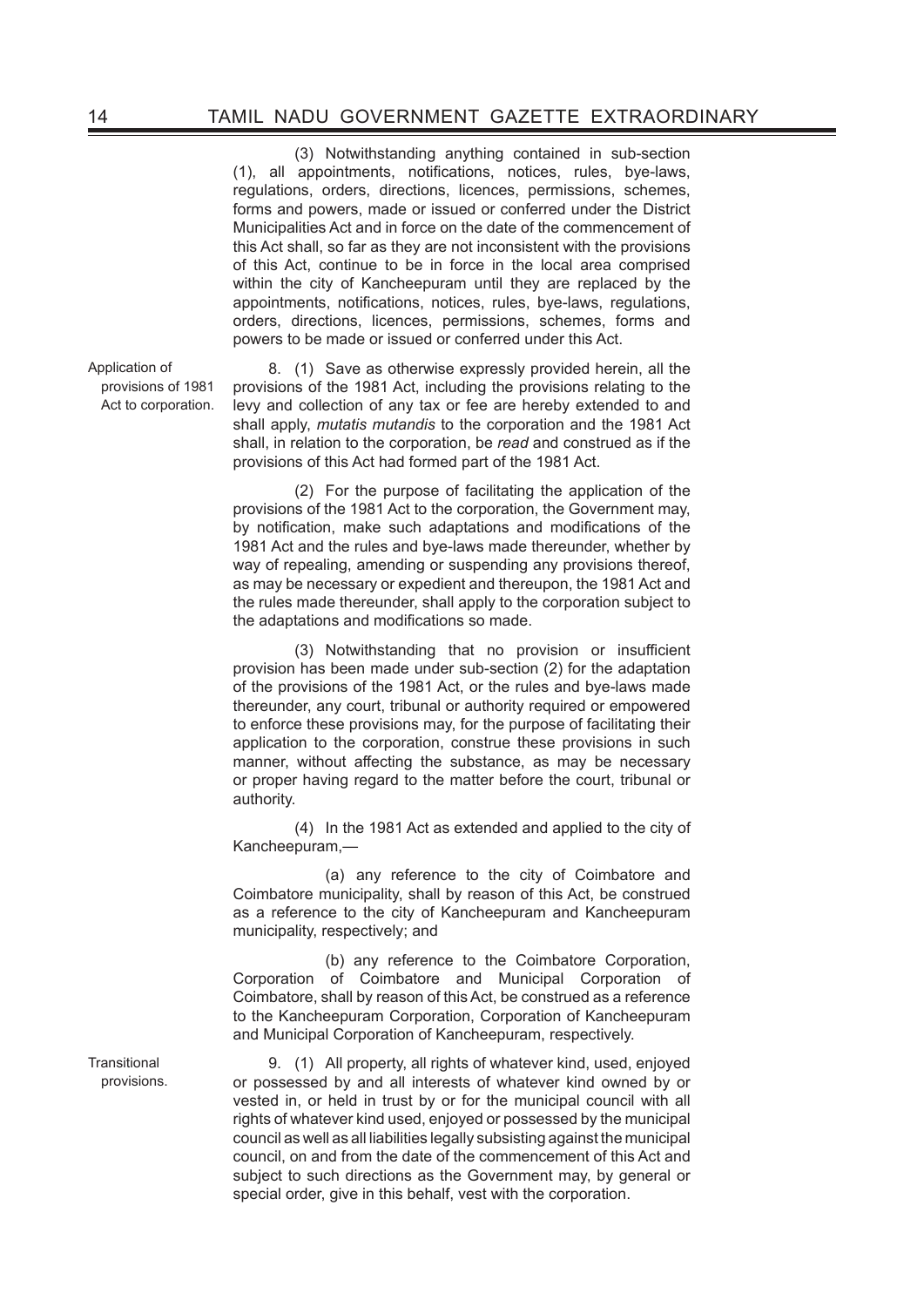(2) All arrears of taxes or other payments by way of composition for a tax, or due for expenses or compensation, or otherwise due to the municipal council on the date of such commencement may be recovered as if they had accrued to the corporation and may be recovered as if such arrears or payments had become due, under the provisions of this Act.

(3) All taxes, fees and duties, which immediately before the date of the commencement of this Act were being levied by the municipal council shall be deemed to have been levied by the corporation under the provisions of this Act and shall continue to be in force accordingly until such taxes, fees and duties are revised, cancelled or superseded by anything done or any action taken under this Act.

(4) All proceedings taken by, or against, the municipal council or authority or any person under the District Municipalities Act may be continued by, or against, the corporation, authority or person as if such proceedings had been commenced under the provisions of this Act.

(5) Any action taken under the District Municipalities Act, by any authority before the date of such commencement shall be deemed to have been taken by the authority competent to take such action under this Act as if this Act had been in force.

(6) Notwithstanding anything contained in this Act, every officer or employee who, immediately before the date of the commencement of this Act, was in the service of the municipality shall, on and from the date of such commencement, be deemed to be an officer or employee of the corporation:

### Provided that—

 (a) the terms and conditions applicable to such officers and employees consequent on their absorption in the service of the corporation shall not be less favourable than those applicable to such employees immediately before the date of such commencement, as regards pay and allowances, leave, pension, gratuity, provident fund and age of superannuation; and

(b) the service rendered by any such officer or other employee under the municipality upto the date of such commencement shall be deemed to be service under the corporation and he shall be entitled to count that service for the purpose of increment, leave, pension, provident fund and gratuity:

 Provided further that any officer or other employee serving in the municipality shall be given an option to be exercised within such time and in such manner as may be prescribed either to be absorbed in the service of the corporation or to be transferred to the service referred to in section 73-A of the District Municipalities Act or to be retrenched from the service of the municipality on such retrenchment benefits as may be prescribed.

(7) Any division of the Kancheepuram municipality into wards, made under the District Municipalities Act, and in force on the date of the commencement of this Act shall be deemed to be a division of the corporation until altered.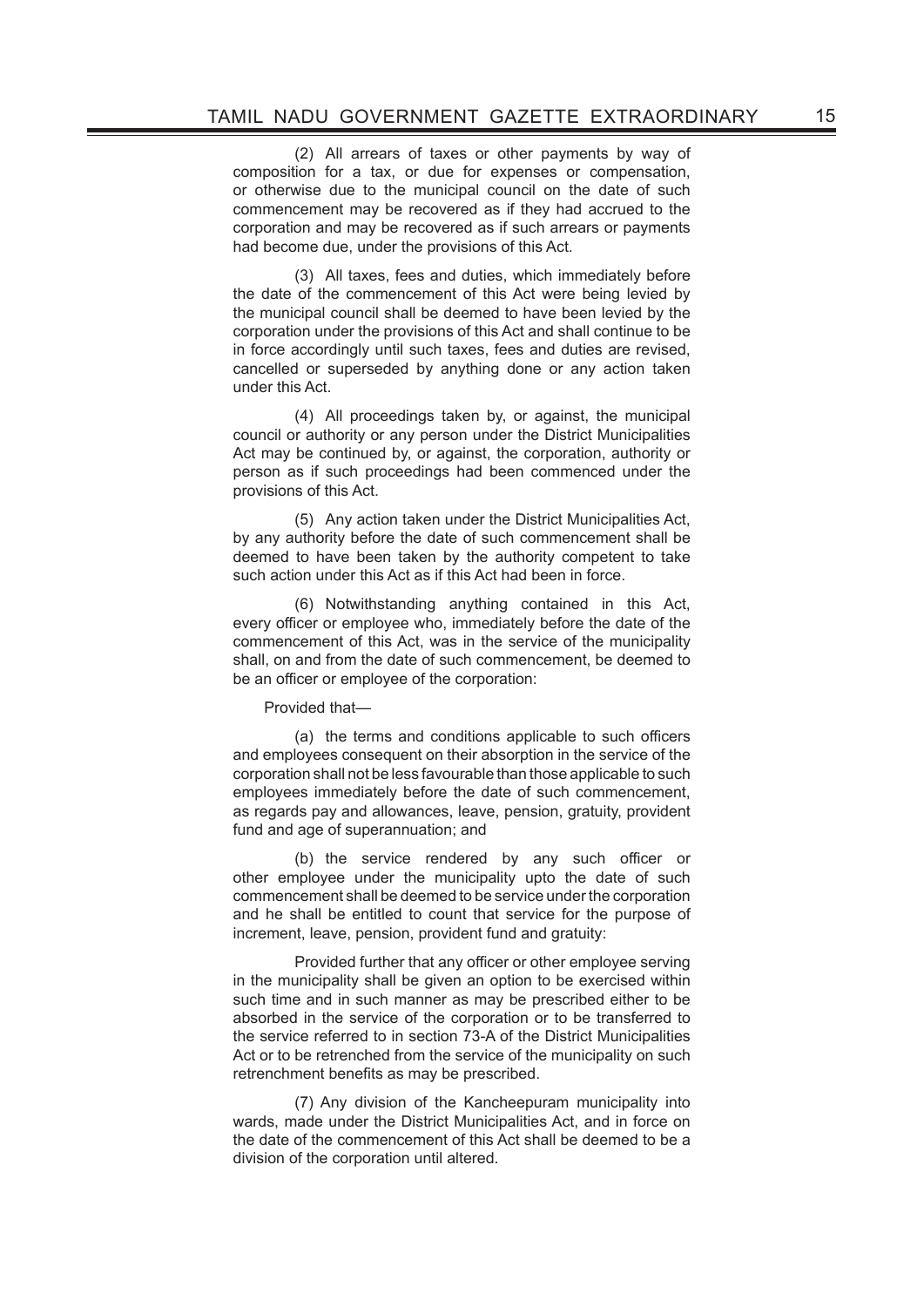(8) The electoral roll prepared for the Kancheepuram municipality under the District Municipalities Act, and in force on the date of the commencement of this Act, shall be deemed to be the electoral roll for the corporation until a new electoral roll is prepared and published and the part of the electoral roll relating to each ward of the municipality shall be deemed to be the list of the electoral roll for the corresponding division of the corporation.

Appointment of Special Officer.

10. (1) There shall be appointed by the Government, by notification, a Special Officer to exercise the powers, perform the duties and discharge the functions of—

- (a) the council,
- (b) the standing committee,
- (c) the commissioner, and
- (d) the wards committee.

 (2) The Special Officer shall exercise the powers, perform the duties and discharge the functions,—

 (a) of the corporation, until the elected councillors come into office;

 (b) of the standing committee, until a standing committee is appointed by the corporation; and

(c) of the commissioner, until a commissioner is appointed by the Government and such officer may, if the Government so direct, receive remuneration for his services from the municipal fund.

 (3) Until a new Special Officer is appointed by the Government under sub-section (1), the Special Officer of the municipality functioning immediately before the date of commencement of this Act shall be deemed to be the Special Officer of the corporation and he shall exercise the powers and perform the duties and discharge the functions as those exercised, performed and discharged by the Special Officer appointed under sub-section (1).

 (4) The Special Officer appointed under sub-section (1) shall hold office for six months from the date of his appointment or until the day on which the first meeting of the council is held after ordinary elections to the corporation, whichever is earlier.

Power to make rules. 11. (1) The Government may make rules for carrying out the purposes of this Act.

> (2) (a) All rules made under this Act shall be published in the *Tamil Nadu Government Gazette* and, unless they are expressed to come into force on a particular day, shall come into force on the day on which they are so published.

> (b) All notifications issued under this Act shall, unless they are expressed to come into force on a particular day, come into force on the day on which they are so published.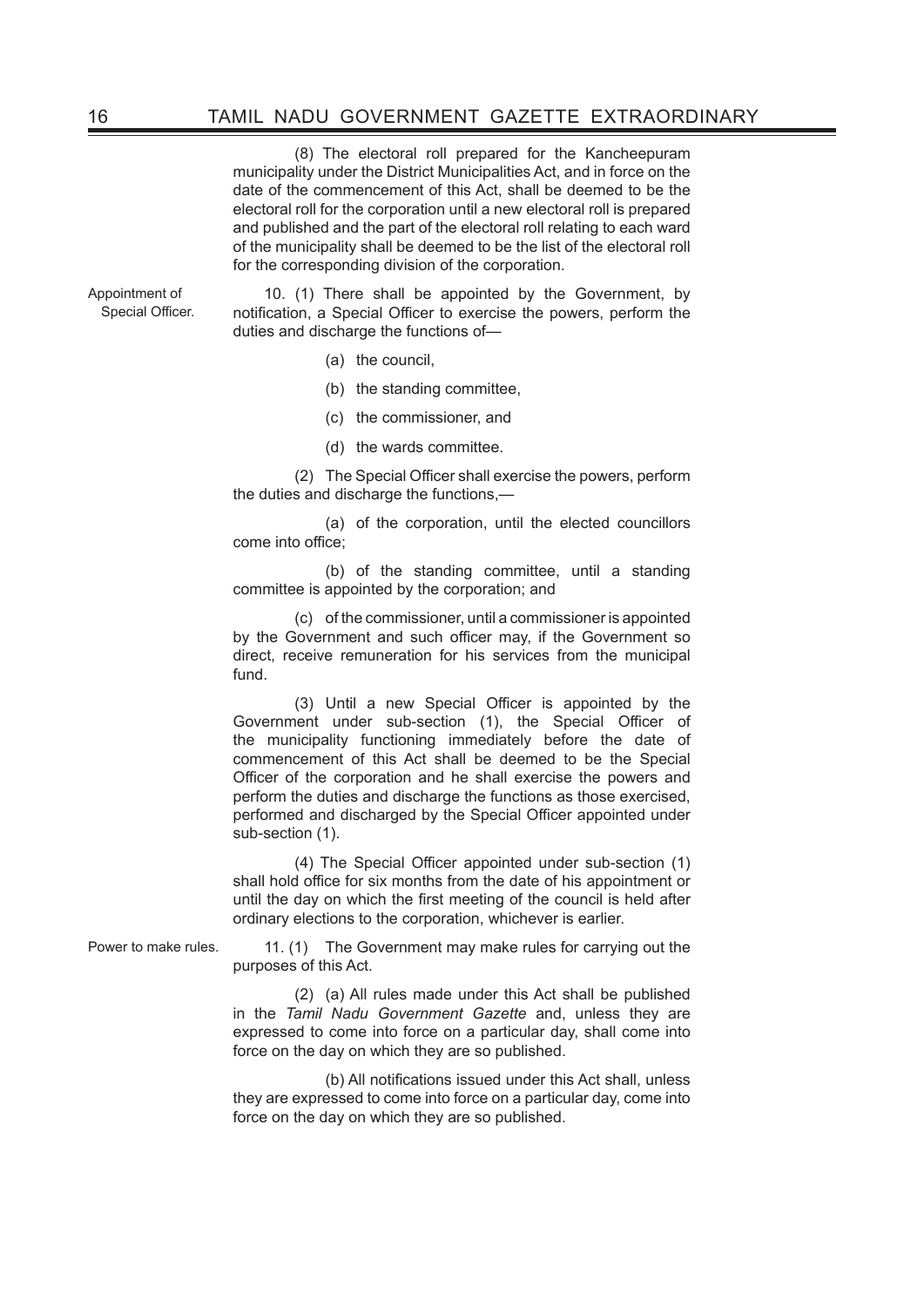(3) Every rule made or notification or order issued under this Act shall, as soon as possible, after it is made or issued, be placed on the table of the Legislative Assembly, and if, before the expiry of the session in which it is so placed or the next session, the Assembly makes any modification in any such rule or notification or order, or the Assembly decides that the rule or notification or order should not be made or issued, the rule or notification or order shall thereafter have effect only in such modified form or be of no effect, as the case may be, so, however, that any such modification or annulment shall be without prejudice to the validity of anything previously done under that rule or notification or order.

12. If any difficulty arises in giving effect to the provisions Power to remove of this Act, the Government may, by an order published in the *Tamil Nadu Government Gazette,* make such provisions not inconsistent with the provisions of this Act as appear to them to be necessary or expedient for removing the difficulty:

Provided that no such order shall be made after the expiry of two years from the date of the commencement of this Act.

13. (1) The Kancheepuram City Municipal Corporation Repeal and Ordinance, 2021 is hereby repealed.

(2) Notwithstanding such repeal, anything done, any action taken or any direction given under the said Ordinance, shall be deemed to have been done, taken or given under this Act.

Tamil Nadu **Ordinance** 2 of 2021.

difficulties.

saving.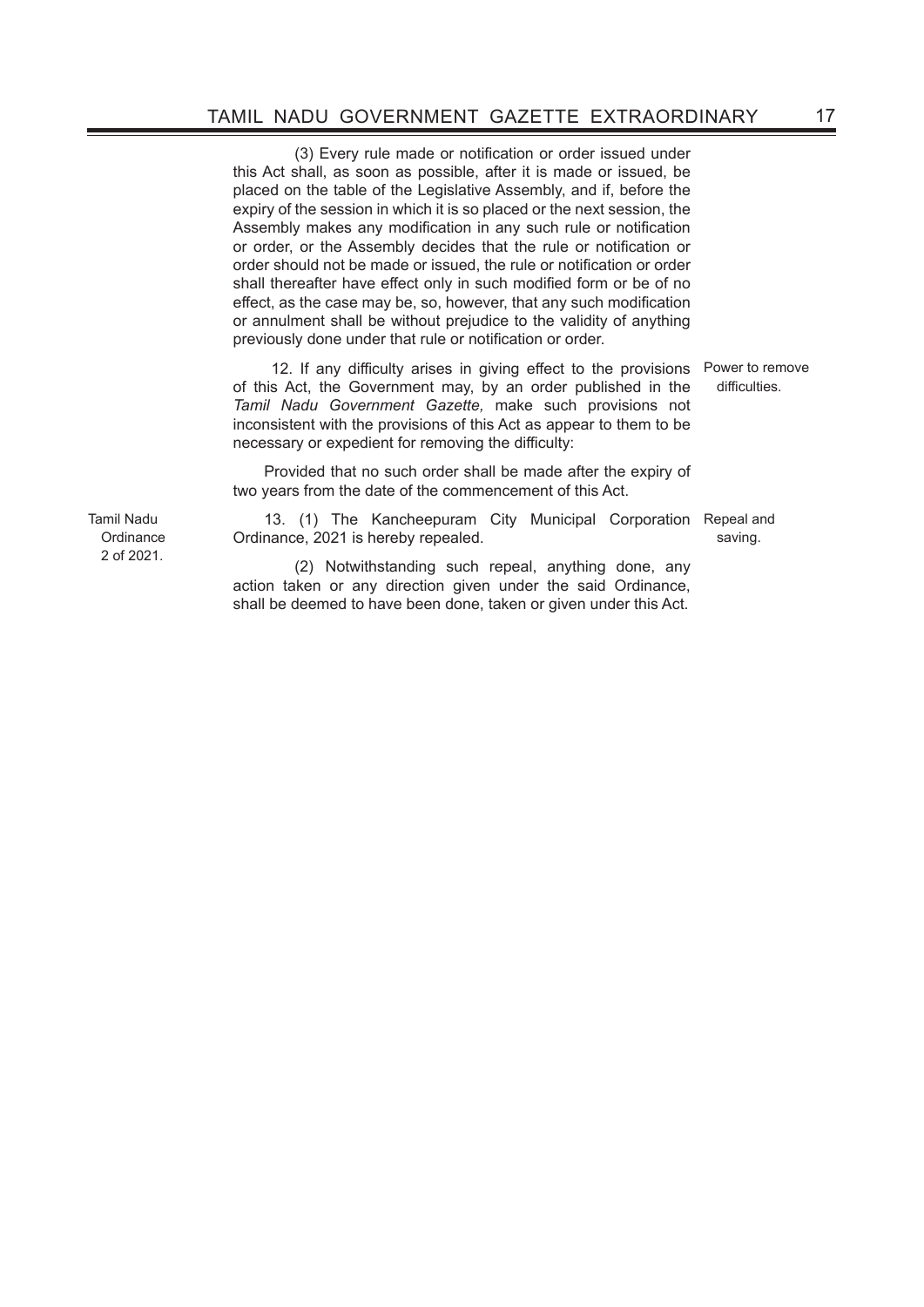## **STATEMENT OF OBJECTS AND REASONS.**

Considering the increase in population, growth in annual income and the level of the civic services to be provided towards fulfillment of the basic needs of the growing population of Kancheepuram Special Grade Municipality and for improving the standard of living of the people in the said Municipality, the Hon'ble Minister for Municipal Administration, among other things, made an announcement on the floor of the Legislative Assembly during the Demand for Grant of this department for the year 2021-2022, that, Kancheepuram Special Grade Municipality will be upgraded as Kancheepuram City Municipal Corporation. Accordingly, the Government decided to upgrade the Kancheepuram Special Grade Municipality with its territorial limits as Kancheepuram City Municipal Corporation.

**2.** The Government, therefore, decided to undertake a legislation adapting the provisions of the Coimbatore City Municipal Corporation Act, 1981 (Tamil Nadu Act 25 of 1981), with such modifications as are necessary. Accordingly, the Hon'ble Governor promulgated the Kancheepuram City Municipal Corporation Ordinance, 2021 (Tamil Nadu Ordinance 2 of 2021) on the 20th October 2021 and the same was published in the *Tamil Nadu Government Gazette* Extraordinary, dated the 21st October 2021.

**3.** The Bill seeks to replace the said Ordinance.

**K.N. NEHRU,** *Minister for Municipal Administration.*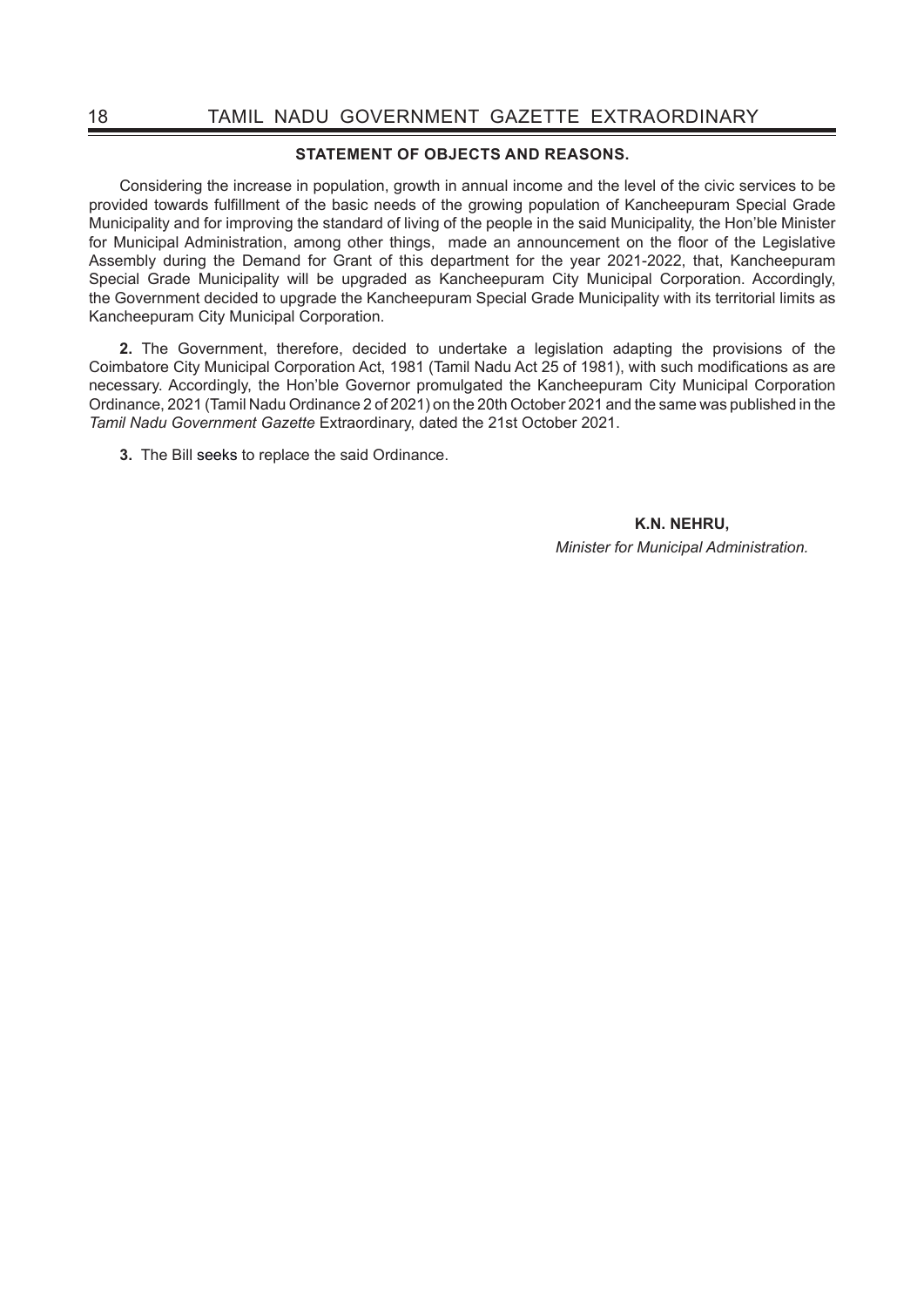## **STATEMENT UNDER RULE 168 OF THE TAMIL NADU LEGISLATIVE ASSEMBLY RULES EXPLAINING THE CIRCUMSTANCES WHICH NECESSITATED THE PROMULGATION OF THE KANCHEEPURAM CITY MUNICIPAL CORPORATION ORDINANCE, 2021 (TAMIL NADUORDINANCE 2 OF 2021).**

Considering the increase in population, growth in annual income and the level of the civic services to be provided towards fulfillment of the basic needs of the growing population of Kancheepuram Special Grade Municipality and for improving the standard of living of the people in the said Municipality, the Hon'ble Minister for Municipal Administration, among other things, made an announcement on the floor of the Legislative Assembly during the Demand for Grant of this department for the year 2021-2022, that, Kancheepuram Special Grade Municipality will be upgraded as Kancheepuram City Municipal Corporation. Accordingly, the Government decided to upgrade the Kancheepuram Special Grade Municipality with its territorial limits as Kancheepuram City Municipal Corporation.

**2.** The Government, therefore, decided to undertake a legislation adapting the provisions of the Coimbatore City Municipal Corporation Act, 1981 (Tamil Nadu Act 25 of 1981), with such modifications as are necessary.

**3.** As the Legislative Assembly of the State was not in session at that time, it became necessary to promulgate an Ordinance to give effect to the above decision. Accordingly, the Kancheepuram City Municipal Corporation Ordinance, 2021 (Tamil Nadu Ordinance 2 of 2021) was promulgated by the Hon'ble Governor on the 20th October 2021 and the same was published in the *Tamil Nadu Government Gazette* Extraordinary, dated the 21st October 2021.

**K.N. NEHRU,**

*Minister for Municipal Administration.*